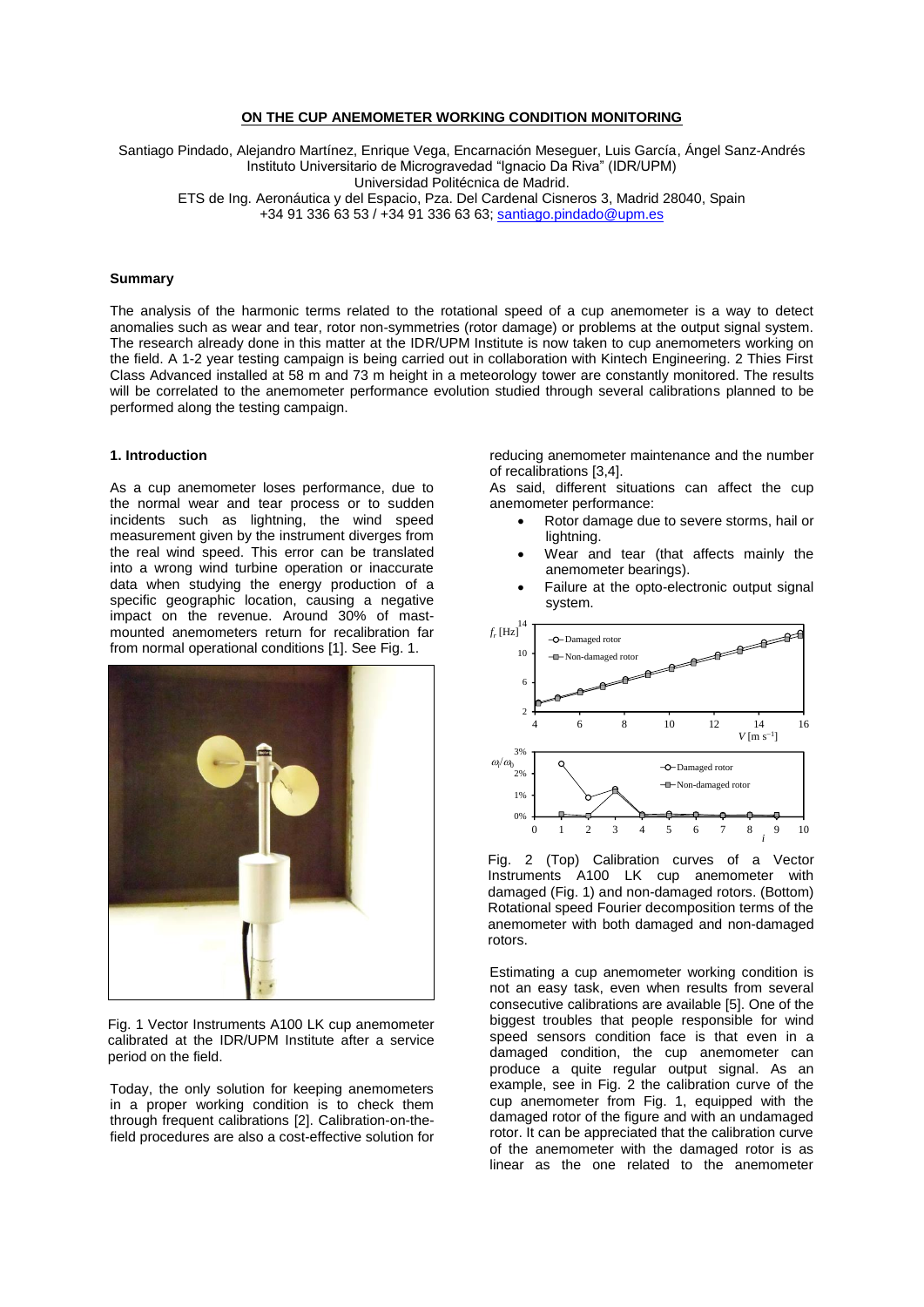equipped with the undamaged rotor. And even more, the damaged case seems to be better in terms of aerodynamic efficiency, as the rotation rate is higher. Of course, this not entirely right as the damaged rotor has a lower moment of inertia when compared to the undamaged one (the damaged cup is closer to the rotation axis), consequently increasing the rotation rate.

Another example that can illustrate the consequences of a damaged rotor is the case of a rotor with one cup missing. This rotor is able to rotate quite regularly, as the broken one from Figs. 1 and 2, with a linear relationship between the rotation rate and the wind speed. However, due to the unsymmetrical configuration of the cups this rotor has two equilibrium or "flag" positions, one of them being stable [6,7]. See in Fig. 3 a one-missing cup anemometer at "flag" position.



Fig. 3. Damaged cup anemometer with one cup missing at "flag" position during the testing campaign (wind tunnel wind speed is around  $V = 6$ m/s; wind-flow direction is indicated with an arrow in the picture). View from the top-window of the calibration tunnel at the IDR/UPM Institute.



Fig. 4. (Top) Calibration curves of a Climatronics 100075 cup anemometer with non-damaged and damaged (one cup missing, see Fig. 3) rotors. The rotational frequency regarding the damaged rotor has been included, as a function of the wind speed. in both the normal rotating situation, and the "flag" position situation. (Bottom) Rotational speed Fourier decomposition terms of the anemometer in the described cases.

As said before and stated in Fig. 4, this one-cupmissing rotor can rotate quite linearly. Besides, in case of being in "flag" position, a signal output can be produced due to the rotor oscillations, that is, a pulse train that can be misinterpreted as a correct wind speed by the sensor data logger (see in Fig. 4 the false rotation frequency given by a one-cupmissing rotor at "flag" position as a function of the wind speed). This false pulse train can be produced in most of Class-1 cup anemometers, as they are equipped with opto-electronic systems that give a quite number of square pulses per turn [8]. In the present work, a new methodology to monitor

cup anemometer status when working on the field is described. This methodology is under development by the IDR/UPM Institute in collaboration with Kintech Engineering. This method could help to optimize the maintenance of these sensors, if it is implemented on the corresponding data loggers.

#### **2. The harmonic series decomposition**

Under a perfectly constant, horizontal and uniform wind speed, it is reasonable to suppose that the rotational speed corresponding to a 3-cup rotor can be decomposed along one turn into a constant term,  $\omega$ . plus one harmonic term that corresponds to a frequency three times bigger than the one related to the mentioned constant term,  $3\omega_0$ , and its multiples,  $6\omega_0$ ,  $9\omega_0$ ,  $12\omega_0$ ...

$$
\omega(t) = \omega_0 + \sum_{n=1}^{\infty} \omega_{3n} \sin(3n\omega_0 t + \varphi_{3n}). \tag{1}
$$

However, due to turbulence, wakes in the flow pattern, and mechanical non-uniformities such as bearings degradation, other harmonic terns different from the multiples of  $3\omega_0$  are present in the rotational speed [9,10].



Fig. 5. (Top) Pulse train (voltage output,  $V_{\text{out}}$ ) of a Climatronics 100075 cup anemometer at a constant wind speed. (Bottom) Non-dimensional rotational speed,  $\omega/\omega_0$ , extracted from the pulse train [9].

In Fig. 5 the pulse train (output signal voltage) generated on one turn (i.e., one rotational period) by a Climatronics 100075 cup anemometer (30 pulses per turn), is shown, together with the nondimensional velocity extracted from that pulse train. It can be observed in the figure that leaving aside the average rotational speed,  $\omega_0$ , there is a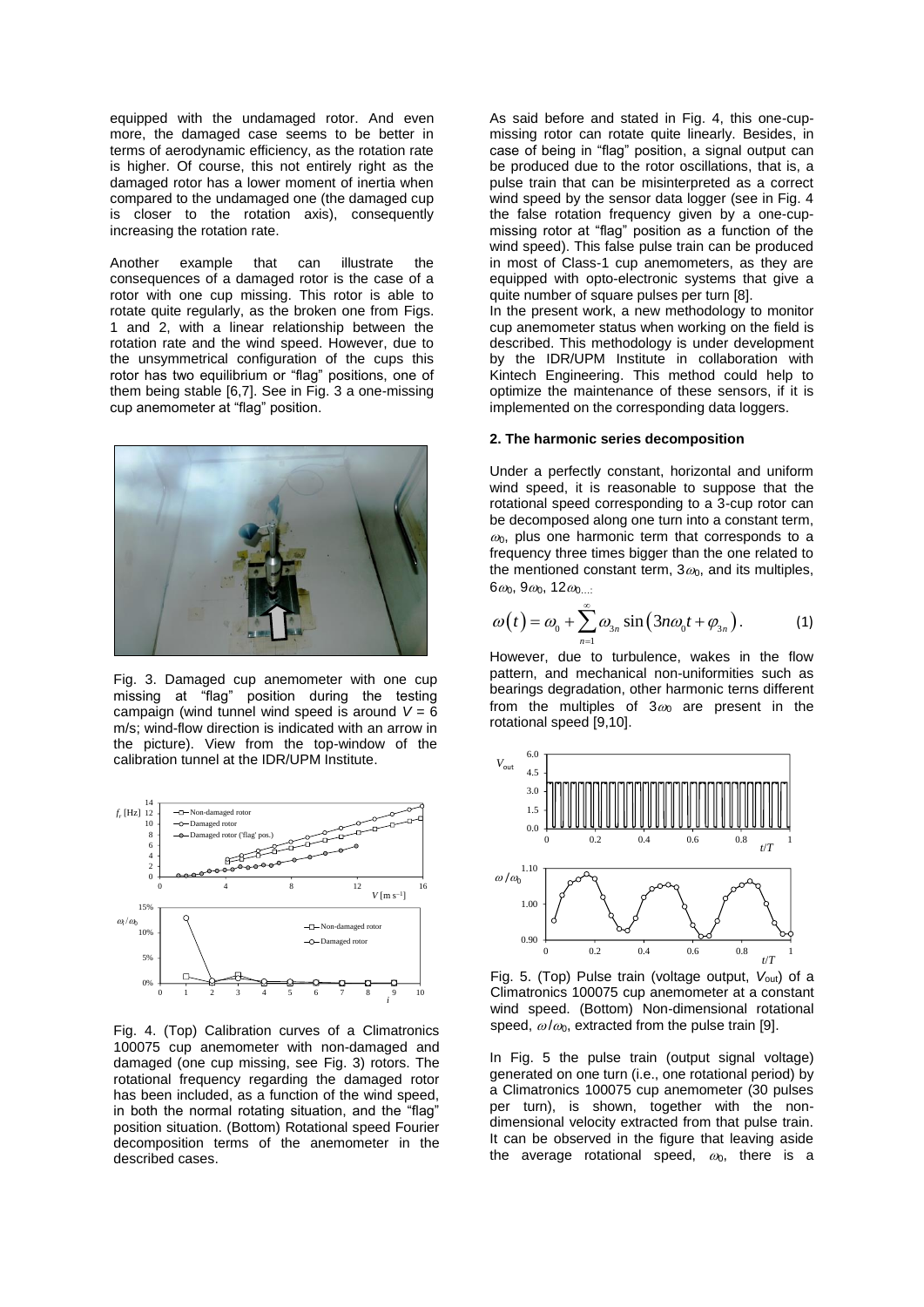harmonic term with a frequency three times larger than the rotation speed. The rotational speed also presents some irregularities that are taken into account by other harmonic terms.

The described Fourier decomposition of the rotational speed allows anomaly detection on the sensor, as any asymmetric effect on the rotor-shaft system (dirt, damage, wear and tear…) is reflected mainly on the first term of the rotational speed Fourier series decomposition, see Figs. 2 and 4.

#### **3. Present research: cup anemometer status based on harmonic terms analysis. Field measurements**

Based on the good results already obtained with damaged anemometers [6,7,11], or equipped with non-symmetrical rotors [10], the IDR/UPM Institute is now carrying out a testing campaign in collaboration with Kintech Engineering, a Spanish enterprise leader in wind speed measurement systems and wind turbines power performance measurements.



Fig. 6. Kintech Engineering meteorological tower located at Zaragoza (Spain).

Two Thies First Class Advanced cup anemometers are installed in the meteorological tower of Kintech Engineering in Zaragoza (Spain), see Fig. 6. The first one was installed in December 2014 at 58 m height, and the second one was installed in April 2015 at 73 m height.

The anemometers are constantly monitored. The Kintech data logger provides measurements of the mean, maximum and minimum wind speed, together with the wind turbulence level. Also, the

Kintech measurement system provides information of the temperature.

A second measurement system (Compact RIO by National Instruments) provided by the IDR/UPM Institute takes measurements of the anemometers output signals (20 seconds at 5 kHz each 5 min.). This system was programmed in LabView.

In Fig. 7 a comparison between the wind speed measurements taken by the Kintech data logger and the Compact Rio system in relation to the 58 m height anemometer, is shown. The data obtained by the Compact Rio system is post-processed in order to obtain the first and the third harmonic terms related to the average wind speed, that is,  $\omega_1 / \omega_0$ and  $\omega_3/\omega_0$ .



Fig. 7. Wind speed measurements taken with the Kintech Engineering data logger and the Compatct Rio systems, from the 58 height anemometer installed at the meteorological tower (see Fig. 6).

In Fig. 8 the first and the third harmonic terms corresponding to measurements of the 58 m height anemometer taken at several periods are plotted as a function of the wind speed, together with the values from the initial calibration.



Fig. 8. First and third harmonic terms corresponding to the 58 m height anemometer installed at the Kintech Engineering meteorological tower. In the graphs the values corresponding to 5 different periods are included.

At present, data from the two anemometers corresponding to 10-15 consecutive days are continuously post-processed. The aim of the planned research is to identify the evolution of the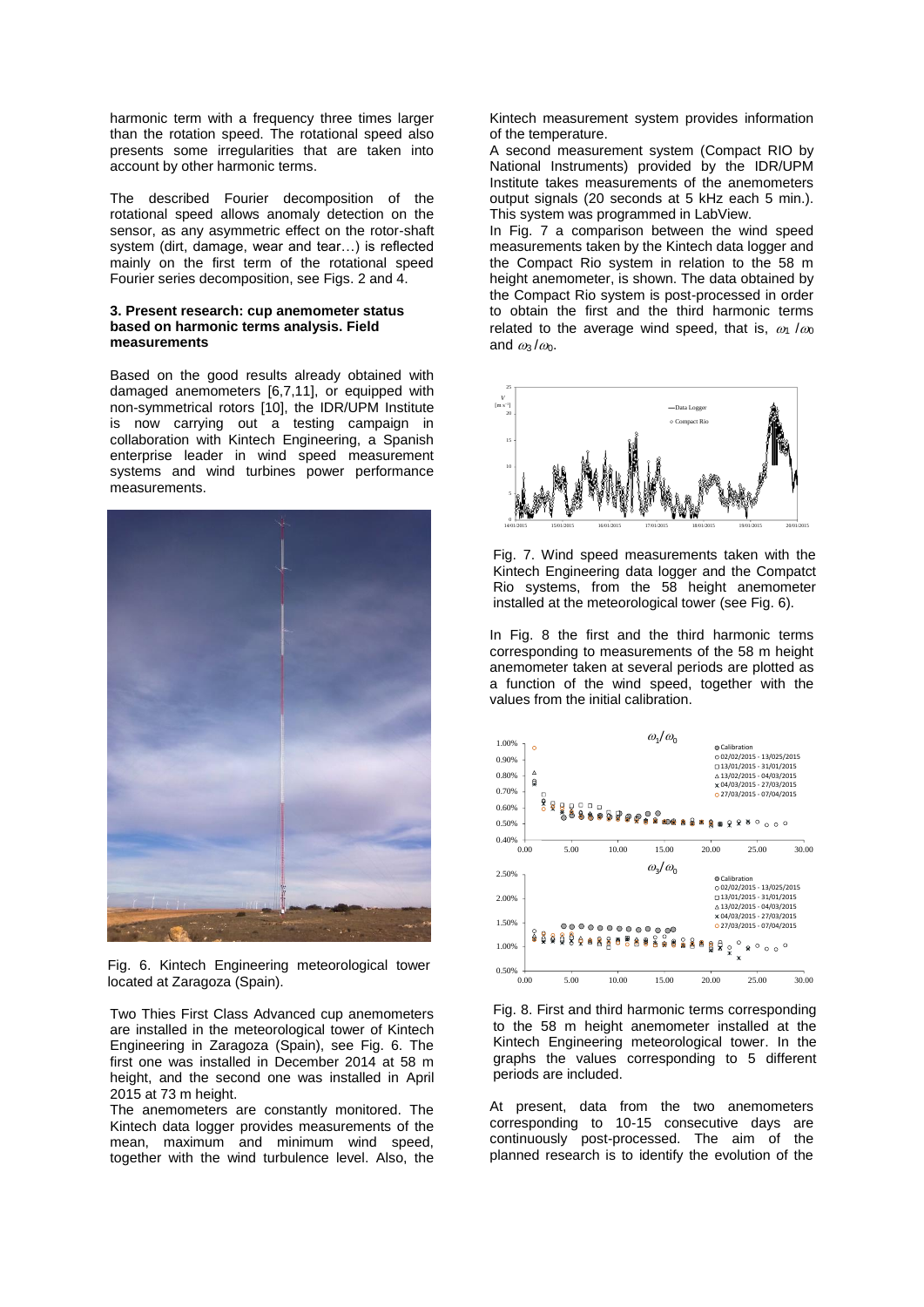first and third harmonic terms with changes on the anemometers' performance. For this reason several recalibrations at the IDR/UPM Institute are foreseen in the next year. Besides, the effect of the atmospheric turbulence and the temperature on the harmonic terms will be taken into account. Initial results indicate a reduced effect of the temperature but quite great effect of the turbulence, especially on the third harmonic term.

#### **4. Conclusions**

The analysis of the harmonic terms related to the rotational speed of a cup anemometer is a way to identify anomalies on its performance such as:

- Non-symmetries at the rotor (dirt, rotor damage).
- Wear and tear.
- Partial failure of the opto-electronic output signal system.

At present, this analysis is performed on cup anemometers working on the field. The testing campaign is being carried out thanks to the research agreement between IDR/UPM Institute and Kintech Engineering. It is expected to have results in 12-18 months from now.

### **5. References**

- [1] Stefanatos N, Papadopoulos P, Binopoulos E, Kostakos A and Spyridakis G 2007 Effects of long term operation on the performance characteristics of cup anemometers *European Wind Energy Conference and Exhibition. EWEC 2007* (7- 10 May, Milan, Italy) pp 1–6
- [2] Papadopoulos K H, Stefanatos N C, Paulsen U S and Morfiadakis E 2001 Effects of turbulence and flow inclination on the performance of cup anemometers in the field *Boundary-Layer Meteorol.* **101** 77–107
- [3] Kristensen L, Jensen G, Hansen A and Kirkegaard P 2001 *Field Calibration of Cup Anemometers. Risø–R–1218(EN)* (Roskilde, Denmark)
- [4] Paulsen U S, Mortensen N G, Hansen J C, Said U S and Mousa A S 2007 Field calibration of cup anemometers *European Wind Energy Conference and Exhibition. EWEC 2007* (7-10 May, Milan, Italy) pp 1–8
- [5] Pindado S, Barrero-Gil A and Sanz A 2012 Cup Anemometers' Loss of Performance Due to Ageing Processes, and Its Effect on Annual Energy Production (AEP) Estimates *Energies* **5** 1664–85
- [6] Pindado S, Cubas J and Sorribes-Palmer F 2014 The Cup Anemometer, a Fundamental Meteorological Instrument for the Wind Energy Industry. Research at the IDR/UPM Institute *Sensors* **14** 21418–52
- [7] Pindado S, Cubas J and Sorribes-palmer F 2015 On the Analytical Approach to Present Engineering Problems : Photovoltaic Systems Behavior , Wind Speed Sensors Performance , and High-Speed Train Pressure Wave Effects in Tunnels *Math. Probl. Eng.* **2015** 1–17
- [8] Pindado S, Vega E, Martínez A, Meseguer E, Franchini S and Pérez I 2011 Analysis of calibration results from cup and propeller anemometers. Influence on wind turbine Annual Energy Production (AEP) calculations *Wind Energy* **14** 119–32
- [9] Pindado S, Cubas J and Sanz-Andrés A 2013 Aerodynamic analysis of cup anemometers performance. The stationary harmonic response *Sci. World J.* **2013** 1–11
- [10] Pindado S, Cubas J and Sorribes-Palmer F 2015 On the harmonic analysis of cup anemometer rotation speed: a principle to monitor performance and maintenance status of rotating meteorological sensors *Under Rev. Process by Meas.*
- [11] Vega E, Pindado S, Martínez A, Meseguer E and García L 2014 Anomaly detection on cup anemometers *Meas. Sci. Technol.* **25** 127002 (6pp)